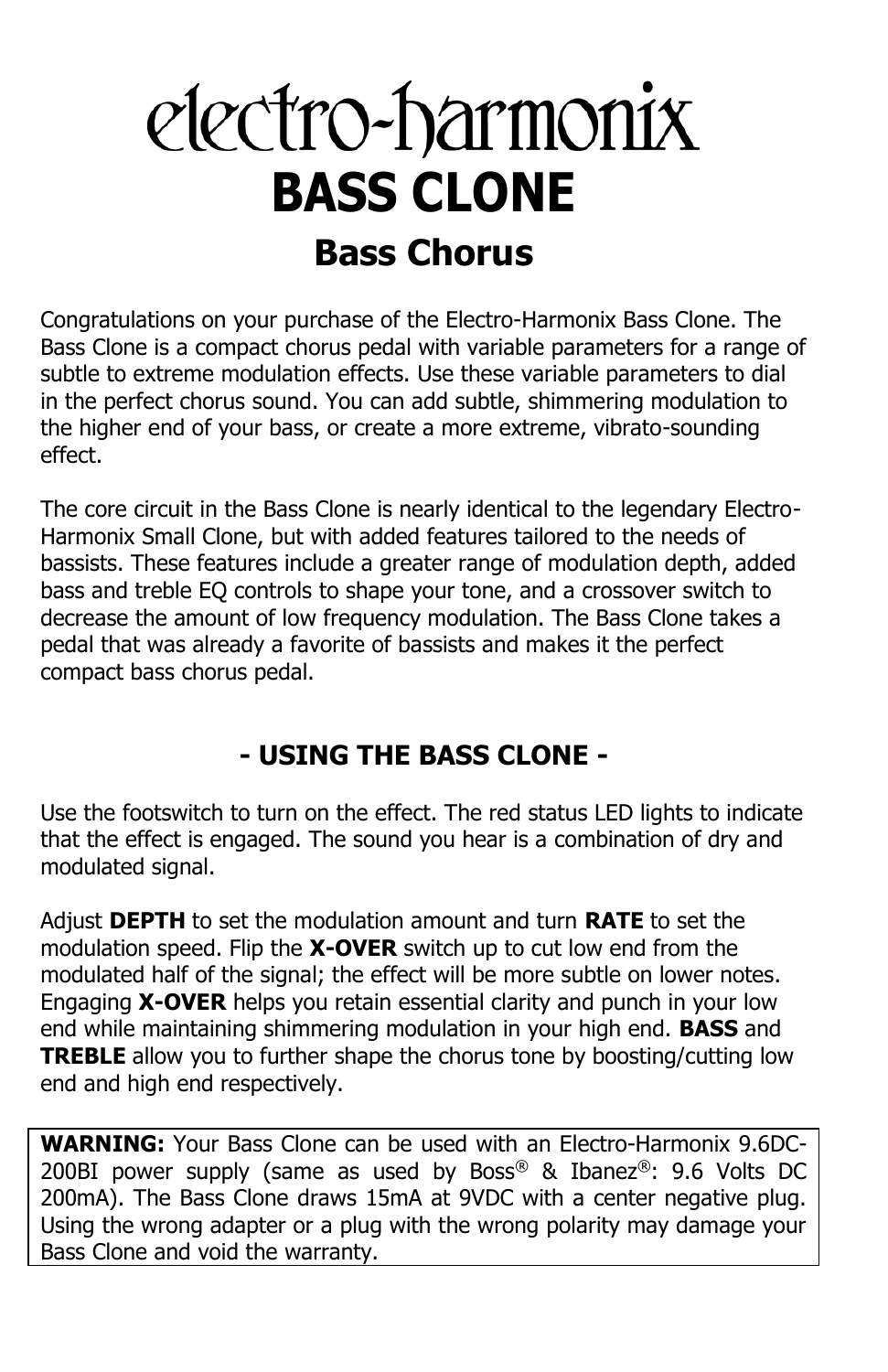## **- CONTROLS, I/O JACKS, POWER -**

**Footswitch & Status LED** –The red LED illuminates when the effect is engaged. The status LED glows brightly to signal that all operational voltages are satisfactory. The LED will not light if the Bass Clone is bypassed. Press the footswitch to toggle between effect on and true bypass mode.

**DEPTH Knob** – Controls the amount of modulation.

**RATE Knob** – Controls the speed of modulation.

**BASS Knob** – Boosts or cuts low end from the *dry* half of the effect signal. No boosting or cutting at 12 O'clock.

**TREBLE Knob** – Boosts or cuts high end from the mixed effect signal. No boosting or cutting at 12 O'clock.

**X-OVER** – Cuts low end from modulated half of the signal when switch is facing up.

**INPUT Jack** – Plug your instrument or the output of another effects pedal into this  $\frac{1}{4}$ " jack. The input impedance is 2.2M $\Omega$ . The battery is drained when a cable is plugged into this jack, regardless of bypass state.

**AMP Jack** – The **AMP** jack outputs the Bass Clone's audio signal. The output impedance is  $1K\Omega$ .

**9V Power Jack** – The Bass Clone accepts 9V Batteries, and can also be powered from an Electro-Harmonix 9.6DC-200 power supply. Plug the output of the AC adapter into the 9V power jack located at the top of the Bass Clone. The Bass Clone draws 15mA at 9VDC with a **center negative plug**. The Bass Clone accepts Boss® and Ibanez® style AC Adapters capable of delivering at least 50 mA.

### **- CHANGING THE BATTERY -**

To change your 9V battery, remove the four screws on the bottom of the Bass Clone. Take off the bottom plate and change the battery. Do not touch the circuit board while the bottom plate is off or you risk damaging a component.

To hear demos on all EH pedals visit us on the web at **www.ehx.com**. Email us at **info@ehx.com**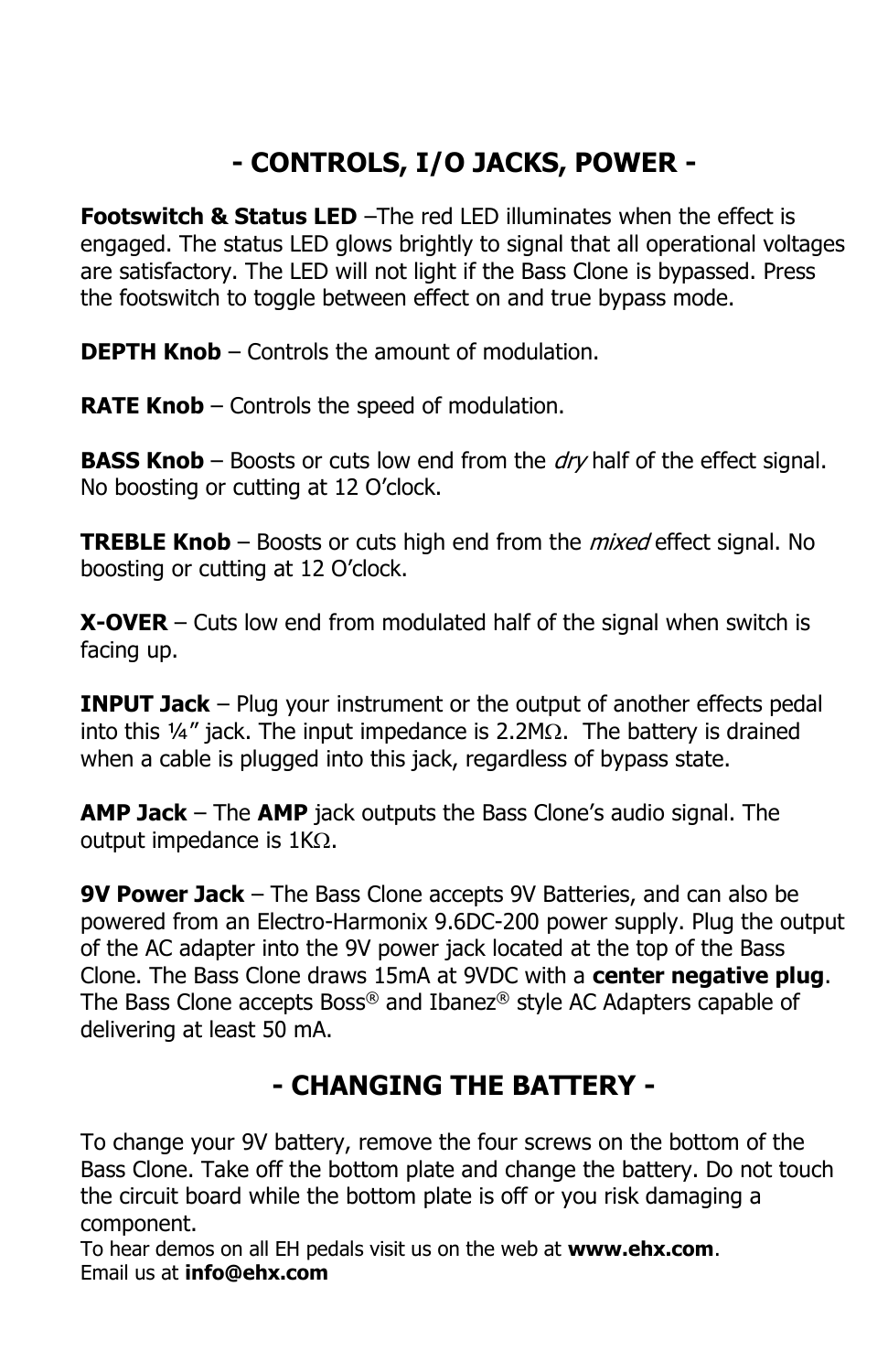#### **- WARRANTY INFORMATION -**

Please register online at http://www.ehx.com/product-registration or complete and return the enclosed warranty card within 10 days of purchase. Electro-Harmonix will repair or replace, at its discretion, a product that fails to operate due to defects in materials or workmanship for a period of one year from date of purchase. This applies only to original purchasers who have bought their product from an authorized Electro-Harmonix retailer. Repaired or replaced units will then be warranted for the unexpired portion of the original warranty term.

If you should need to return your unit for service within the warranty period, please contact the appropriate office listed below. Customers outside the regions listed below, please contact EHX Customer Service for information on warranty repairs at info@ehx.com or +1-718-937-8300. USA and Canadian customers: please obtain a **Return Authorization Number** (RA#) from EHX Customer Service before returning your product. Include-with your returned unit-a written description of the problem as well as your name, address, telephone number, e-mail address, RA# and a copy of your receipt clearly showing the purchase date.

#### **United States & Canada Europe**

EHX CUSTOMER SERVICE JOHN WILLIAMS ELECTRO-HARMONIX ELECTRO-HARMONIX UK c/o NEW SENSOR CORP. 13 CWMDONKIN TERRACE 47-50 33RD STREET SWANSEA SA2 0RO LONG ISLAND CITY, NY 11101 UNITED KINGDOM

Tel: 718-937-8300 Tel: +44 179 247 3258 Email[: info@ehx.com](mailto:info@ehx.com) Email: electroharmonixuk@virginmedia.com

To hear demos on all EHX pedals visit us on the web at **www.ehx.com** Email us at **info@ehx.com**